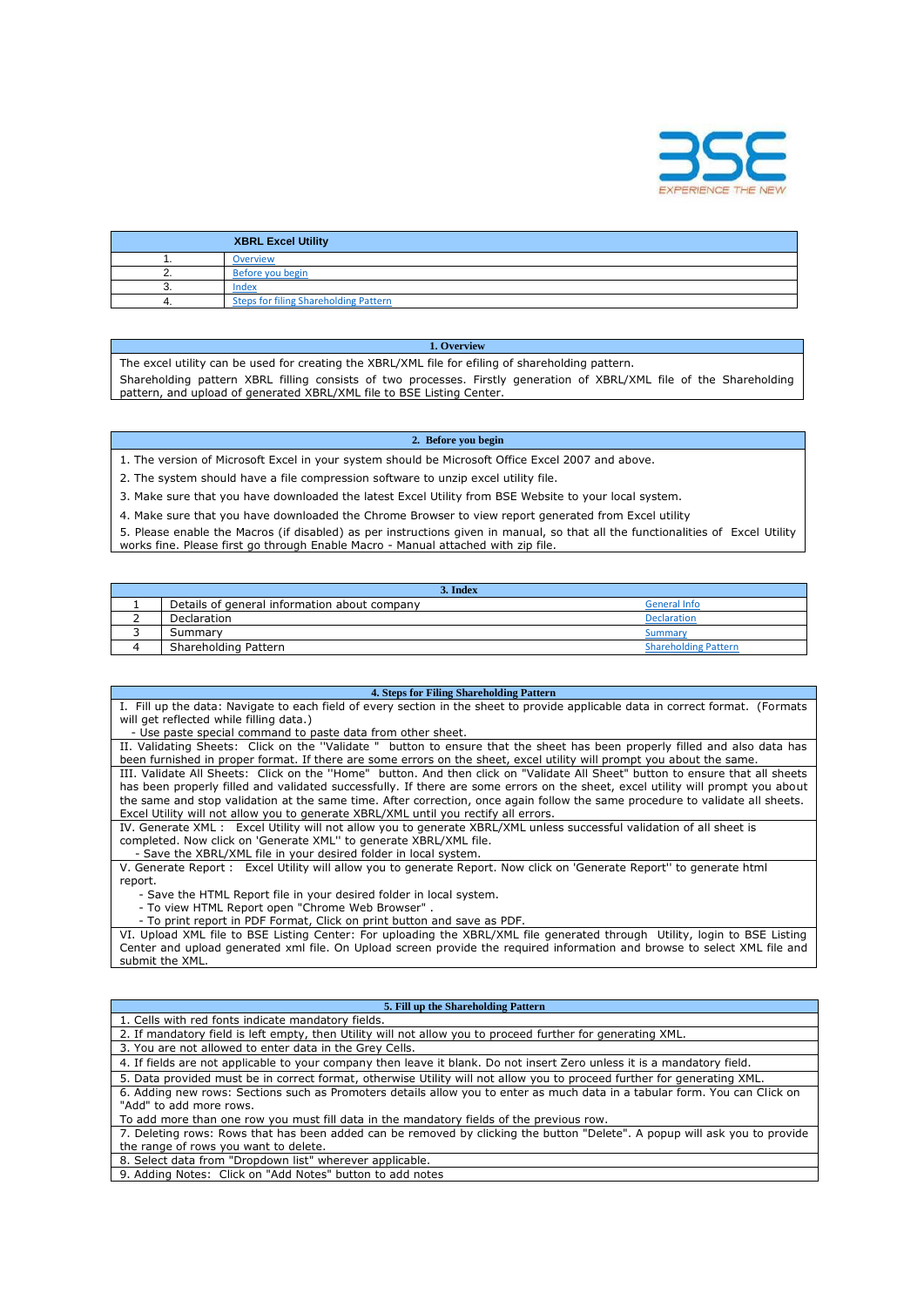| <b>Home</b> | <b>Validate</b> |
|-------------|-----------------|
|-------------|-----------------|

| <b>General information about company</b>                                                   |                               |
|--------------------------------------------------------------------------------------------|-------------------------------|
| Scrip code                                                                                 | 536264                        |
| <b>NSE Symbol</b>                                                                          |                               |
| <b>MSEI Symbol</b>                                                                         |                               |
| <b>ISIN</b>                                                                                | INE906O01011                  |
| Name of the company                                                                        | TIGER LOGISTICS INDIA LIMITED |
| Whether company is SME                                                                     | No                            |
| Class of Security                                                                          | <b>Equity Shares</b>          |
| Type of report                                                                             | Quarterly                     |
| Quarter Ended / Half year ended/Date of Report (For Prelisting / Allotment)                | 31-03-2018                    |
| Date of allotment / extinguishment (in case Capital Restructuring selected) / Listing Date |                               |
| Shareholding pattern filed under                                                           | Regulation 31 (1) (b)         |



**Home Validate**

| Sr.<br>No.     | <b>Particular</b>                                                                         | Yes/No    | <b>Promoter and</b><br><b>Promoter</b><br><b>Group</b> | <b>Public</b><br>shareholder | <b>Non</b><br>Promoter-<br><b>Non Public</b> |
|----------------|-------------------------------------------------------------------------------------------|-----------|--------------------------------------------------------|------------------------------|----------------------------------------------|
| 1              | Whether the Listed Entity has issued any partly paid up shares?                           | No.       | <b>No</b>                                              | <b>No</b>                    | <b>No</b>                                    |
| $\overline{2}$ | Whether the Listed Entity has issued any Convertible Securities ?                         | No        | <b>No</b>                                              | <b>No</b>                    | <b>No</b>                                    |
| 3              | Whether the Listed Entity has issued any Warrants?                                        | <b>No</b> | <b>No</b>                                              | <b>No</b>                    | <b>No</b>                                    |
| 4              | Whether the Listed Entity has any shares against which depository<br>receipts are issued? | No        | <b>No</b>                                              | <b>No</b>                    | <b>No</b>                                    |
| 5              | Whether the Listed Entity has any shares in locked-in?                                    | <b>No</b> | <b>No</b>                                              | <b>No</b>                    | <b>No</b>                                    |
| 6              | Whether any shares held by promoters are pledge or otherwise<br>encumbered?               | No        | <b>No</b>                                              |                              |                                              |
| $\overline{7}$ | Whether company has equity shares with differential voting rights?                        | No        | <b>No</b>                                              | <b>No</b>                    | <b>No</b>                                    |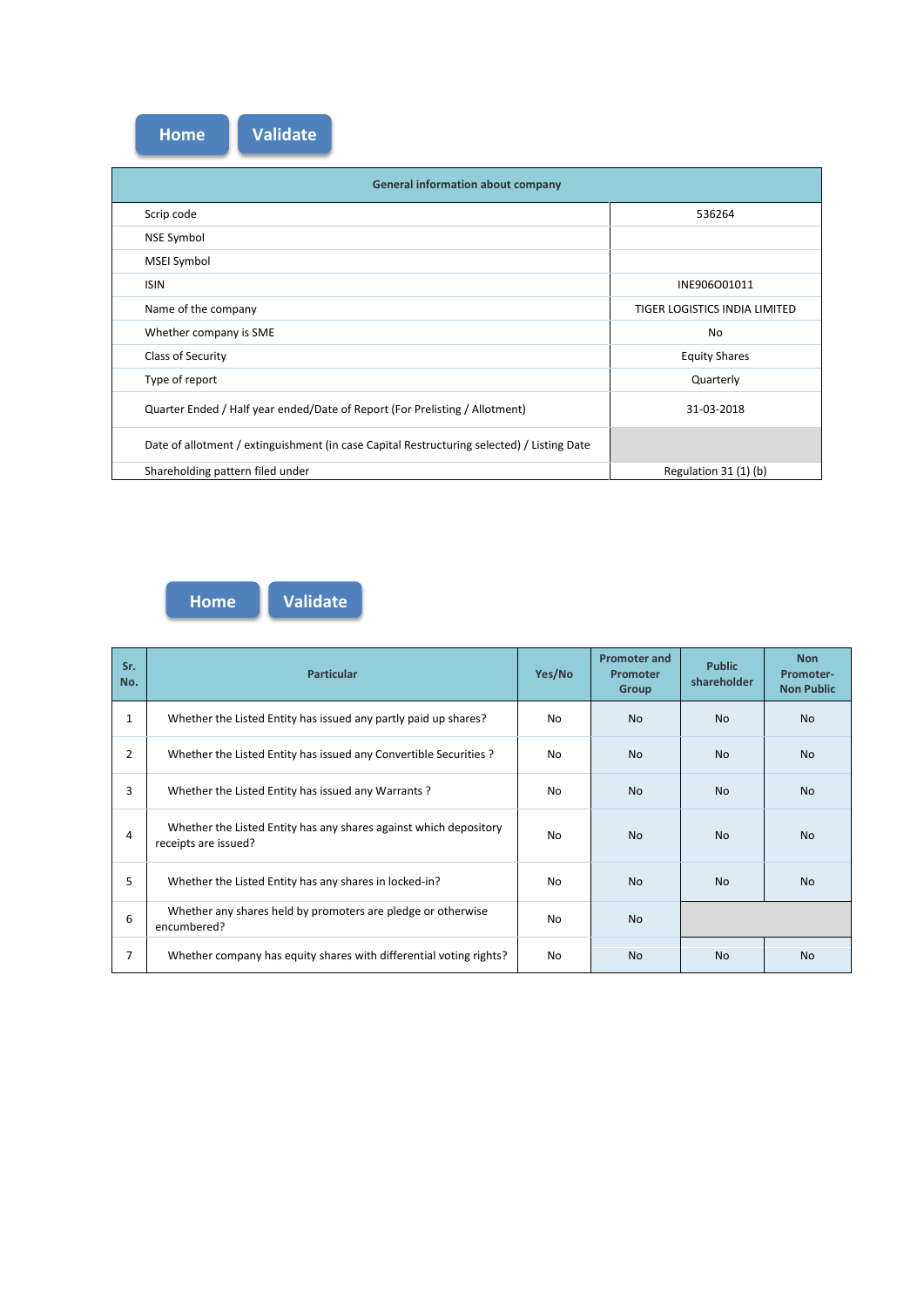

|                | Table I - Summary Statement holding of specified securities                                                       |                                      |                                   |                                 |                                                                   |                                                                  |                                                                                                                                  |                                                                                                     |               |             |                                        |                                                 |                                               |                                                                                             |                                                                                               |            |                                                                  |            |                                             |                                 |
|----------------|-------------------------------------------------------------------------------------------------------------------|--------------------------------------|-----------------------------------|---------------------------------|-------------------------------------------------------------------|------------------------------------------------------------------|----------------------------------------------------------------------------------------------------------------------------------|-----------------------------------------------------------------------------------------------------|---------------|-------------|----------------------------------------|-------------------------------------------------|-----------------------------------------------|---------------------------------------------------------------------------------------------|-----------------------------------------------------------------------------------------------|------------|------------------------------------------------------------------|------------|---------------------------------------------|---------------------------------|
|                | Note : Data will be automatically populated from shareholding pattern sheet - Data Entry Restricted in this sheet |                                      |                                   |                                 |                                                                   |                                                                  |                                                                                                                                  |                                                                                                     |               |             |                                        |                                                 |                                               |                                                                                             |                                                                                               |            |                                                                  |            |                                             |                                 |
| Categor<br>(1) | Category of<br>shareholder<br>(11)                                                                                | Nos. Of<br>shareholde<br>rs<br>(III) | No. of<br>fully paid<br>up equity | No. Of<br>Partly<br>paid-<br>up | No. Of<br>shares<br>underlying<br>Depositor<br>y Receipts<br>(VI) | Total nos.<br>shares<br>held<br>$(VII) =$<br>$(IV)+(V)+$<br>(VI) | Shareholding<br>as a % of<br>total no. of<br>shares<br>(calculated as<br>per SCRR,<br>1957)<br>(VIII)<br>As a % of<br>$(A+B+C2)$ | Number of Voting Rights<br>held in each class of<br>securities<br>(IX)<br>No of Voting (XIV) Rights |               |             | No. Of<br>Shares<br>Underlying         | No. of<br>Shares<br>Underlying                  | No. Of<br>Shares<br>Underlying<br>Outstanding | Shareholding<br>, as a %<br>assuming full<br>conversion of<br>convertible<br>securities (as | Number of<br>Locked in shares<br>(XII)                                                        |            | Number of Shares<br>pledged or otherwise<br>encumbered<br>(XIII) |            | Number of<br>equity shares<br>held in       |                                 |
|                |                                                                                                                   |                                      | shares<br>held<br>(IV)            | equity<br>shares<br>held<br>(V) |                                                                   |                                                                  |                                                                                                                                  | Class<br>eg:<br>x                                                                                   | Class<br>eg:y | Total       | Total<br>as a %<br>of<br>$(A+B+$<br>C) | Outstanding<br>convertible<br>securities<br>(X) | Outstanding<br>Warrants<br>(X <sub>i</sub> )  | convertible<br>securities<br>and No. Of<br>Warrants<br>$(Xi)$ (a)                           | a percentage<br>of diluted<br>share capital)<br>$(XI) = (VII)+(X)$<br>As a % of<br>$(A+B+C2)$ | No.<br>(a) | As a %<br>of<br>total<br>Share<br>s held<br>(b)                  | No.<br>(a) | As a % of<br>total<br>Shares<br>held<br>(b) | dematerialized<br>form<br>(XIV) |
| (A)            | Promoter &<br>Promoter<br>Group                                                                                   | $\overline{7}$                       | 7717500                           |                                 |                                                                   | 7717500                                                          | 73.00                                                                                                                            | 77,17,500.00                                                                                        |               | 7717500.00  | 73.00                                  |                                                 |                                               |                                                                                             | 73.00                                                                                         |            |                                                                  |            |                                             | 7717500                         |
| (B)            | Public                                                                                                            | 5841                                 | 2855000                           |                                 |                                                                   | 2855000                                                          | 27.00                                                                                                                            | 2855000.00                                                                                          |               | 2855000.00  | 27.00                                  |                                                 |                                               |                                                                                             | 27.00                                                                                         |            |                                                                  |            |                                             | 2855000                         |
| (C)            | Non<br>Promoter-<br>Non Public                                                                                    |                                      |                                   |                                 |                                                                   |                                                                  |                                                                                                                                  |                                                                                                     |               |             |                                        |                                                 |                                               |                                                                                             |                                                                                               |            |                                                                  |            |                                             |                                 |
| (C1)           | <b>Shares</b><br>underlying<br><b>DRs</b>                                                                         |                                      |                                   |                                 |                                                                   |                                                                  |                                                                                                                                  |                                                                                                     |               |             |                                        |                                                 |                                               |                                                                                             |                                                                                               |            |                                                                  |            |                                             |                                 |
| (C2)           | <b>Shares held</b><br>by Employe<br>Trusts                                                                        |                                      |                                   |                                 |                                                                   |                                                                  |                                                                                                                                  |                                                                                                     |               |             |                                        |                                                 |                                               |                                                                                             |                                                                                               |            |                                                                  |            |                                             |                                 |
|                | Total                                                                                                             | 5848                                 | 10572500                          |                                 |                                                                   | 10572500                                                         | 100                                                                                                                              | 10572500.00                                                                                         |               | 10572500.00 | 100.00                                 |                                                 |                                               |                                                                                             | 100                                                                                           |            |                                                                  |            |                                             | 10572500                        |